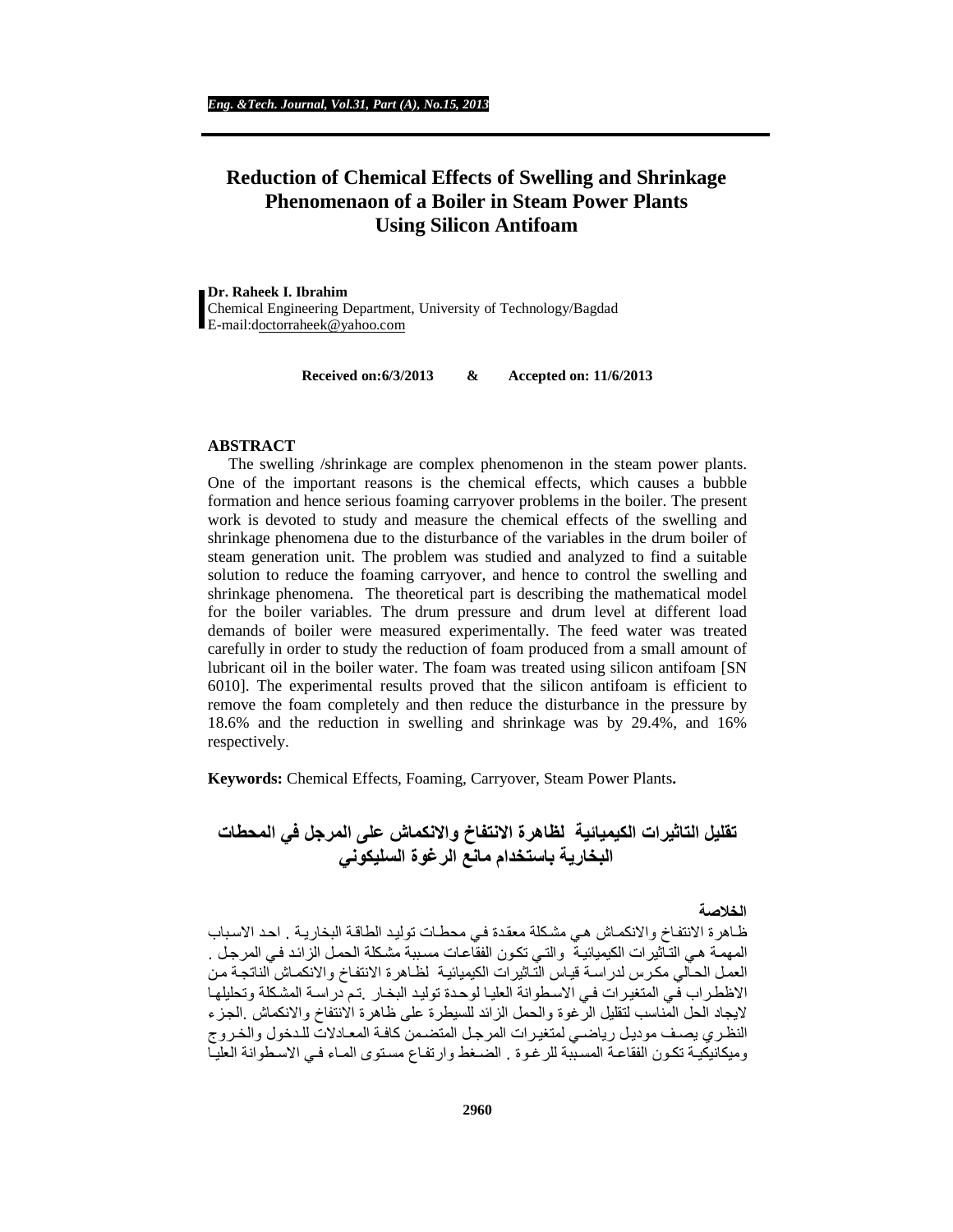للمرجل تم قیاسھما عملیا بواسطة مقیاس للضغط في اعلى الأسطوانة یستخدم لقیاس الظغط وانبوب ة زجاجیة مدرجة موضوعة بجانب الأسطوانة لقیاس مستوى الماء. الماء الداخل للمرجل تم معالجتھ بعنایة للتاكد من ان كافة التاثیرات الكیمیائیة هي في حالة مقبولة لدراسة تقلیل الرغوة الناتجـة من وجود كمية قليلة من زيت التزييت في مـاء المرجل . تم معالجة الرغوة باستخدام مـانع الرغوة السليكوني SN6010 النتـائج العمليـة اثبتت ان مـانع الرغـوة السليكونـي كفـوء لازالـة الرغـوة الحاصلة تماما وبالتالي التقلیل من الاضطراب في الضغطّ بنسبة 18.6% وبالتـالـي التقلیل من ظاھرة الانتفاخ والانكماش بنسبة 29.4% و 16% على التوالي.

# **INTRODUCTION**

he boiler is a closed vessel in which water under pressure is transformed into steam by the application of heat. In the boiler furnace, the chemical energy in the fuel is converted into heat, and it is the function of the boiler The boiler is a closed vessel in which water under pressure is transformed<br>into steam by the application of heat. In the boiler furnace, the chemical<br>energy in the fuel is converted into heat, and it is the function of the boiler should also be designed to generate high quality steam for plant use. A boiler must be designed to absorb the maximum amount of heat released in the process of combustion. This heat is transferred to the boiler water through radiation, conduction and convection. The relative percentage of each is dependent upon the type of boiler, the designed heat transfer surface and the fuel [2]. .

The cylindrical vessel where the water-steam interface occurs is called the boiler drum. Boiler drum level is a critical variable in the safe operation of a boiler. A low drum level risks uncovering the water tubes and exposing them to heat stress and damage. High drum level risks water carryover into the steam header and exposing steam turbines to corrosion and damage.

### **DRUM PRESSURE AND DRUM LEVEL VARIATION**

At any given load, the water within the drum, boiler tubes and mud drum coexists with the bubbles of steam that are being generated. If the demand for steam suddenly increases, the resultant increase in steam flow from the drum causes a drop in pressure. Since steam generation rate is a function of drum pressure, the drop in pressure instantly causes more steam to be produced. This means that more steam bubbles are coexisting within the water "inventory" of the boiler and the steam –to-water ratio below the water surface increases. Because steam has a greater specific volume than water, the drum level rises or "swells" until the new steam generation rate stabilizes. Once the new steaming rate does stabilize, the mass flow imbalance between the feed water and steam flows will cause the drum level to quickly drop unless the feed water flow is increased. This makes controlling of the drum level difficult.

If the demand for steam suddenly decreases, a similar but opposite effect occurs. In this scenario, drum pressure instantly increases thus reducing the steam generation rate and steam-to-water ratio. This means that the drum level initially falls or "shrinks" until the new steam generating rate stabilizes. Once stabilized, the drum level will quickly begin to rise unless the feed water flow is reduced to balance with the new steam flow rate. [3]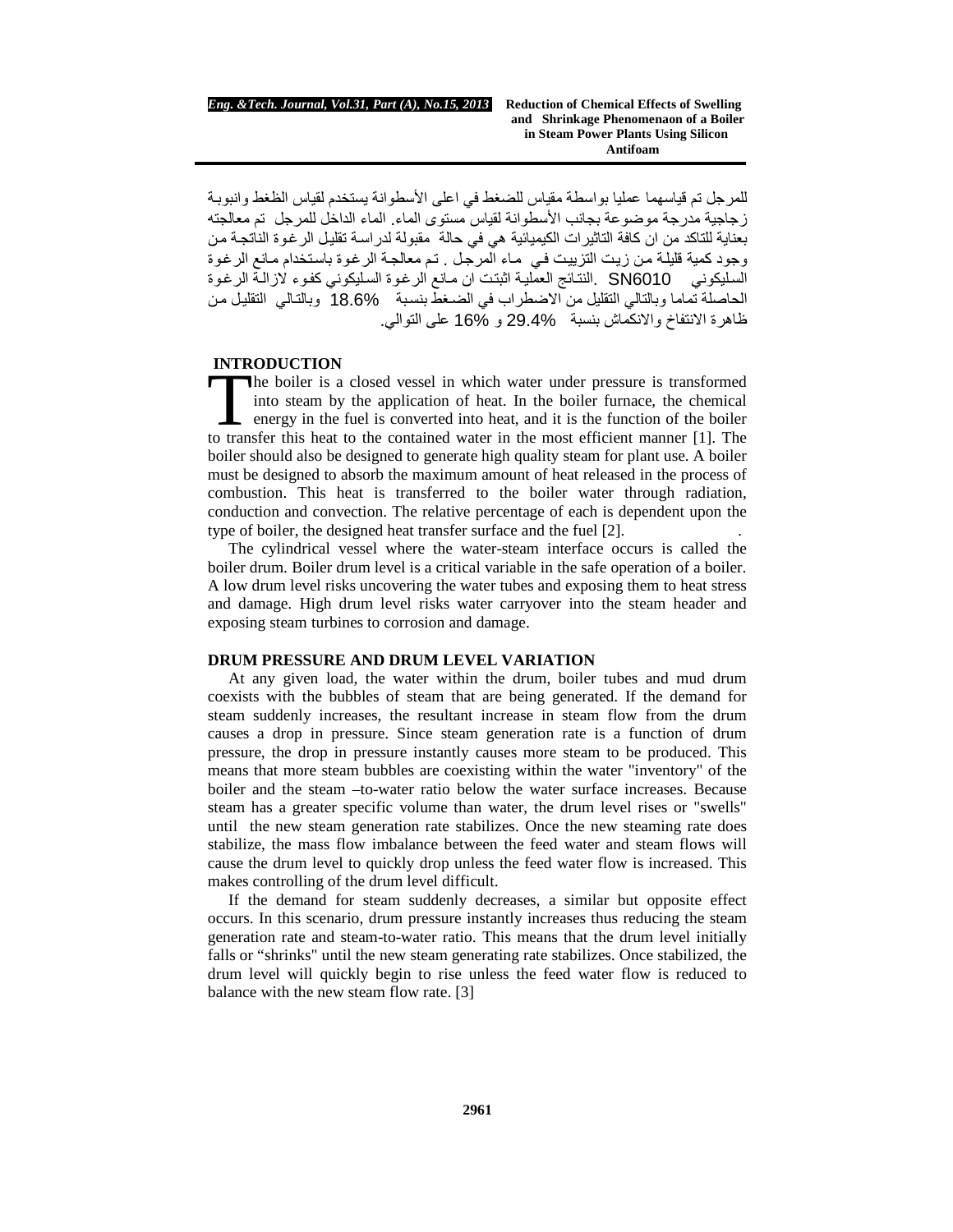# **SWELLING AND SHRINKING PHENOMENA**

Dynamic shrinking/swelling is phenomenon that produce variations in the level of the liquid surface in the steam drum whenever boiler load (changes in steam demand) occur. This behavior is strongly influenced by the actual arrangement of steam generating tubes in the boiler [4]. A sudden steam load increase will naturally produce a drop in the pressure in the steam drum, because, initially at least, the firing rate cannot increase fast enough to match the steam production rate at the new demand level. When the pressure in the drum drops, it has a dramatic effect on the natural convection within the boiler. The drop in pressure causes a small fraction of the saturated water in the boiler to immediately vaporize, producing a large amount of boil-up from most of the tubes in the boiler. However, the level controller senses a rise in the level of the steam drum and calls for a reduction in the flow of feed water to the boiler [5, 6].

#### **BOILER DRUM LEVEL**

Swelling and shrinkage are a result of pressure changes in the drum changing water density. The water in the drum contains steam bubbles similar to when water is boiled in our homes. Boiler drum level maximizes steam quality and maintains proper drum level to prevent damage to boiler. Drum level measurement is shown in Figure (1) [7]. During a rapid increase in load, a severe rise in level may occur because of an increase in volume of the bubbles. This increased volume is the result of a drop in steam pressure from the load increase and the increase in steam generation from the greater firing rate to match the load increase (i.e., bubbles expand) as shown in Figure (2). If the level in the drum is too high at this time, it may result in water carryover into the super heater or the turbine. The firing rate cycle can result in drum pressure cycles. The drum pressure cycles will cause a change in drum level. This phenomenon is known as swelling and shrinkage [7]. The drum has a complicated geometry. However, its behavior can be described by the wet surface  $(A_d)$  at the operating level. The deviation of the drum level (L) measured from its normal operating level is:

$$
L = \frac{V_{wd} + V_{sd}}{A_d} = L_s + L_w \tag{1}
$$

Shrink and swell refer to a decreased or increased drum level signal due to the formation of less or more vapor bubbles in the water, and no change in the amount of water in the drum. This condition produces level changes during boiler load changes in the opposite direction of what is expected with a particular load change. The sight glass reading is affected by the temperature /density of the water in the sight glass, the water in the sight glass is cooler than the water in the boiler drum [7, 8].

### **CARRYOVER OF BOILER WATER**

Carryover is a general term used to describe moisture and entrained boiler water solids which pass over with the steam from the boiler to turbines and process systems .Foaming and priming in the boiler steam drum are causes of carryover .Foaming is the formation of small, stable bubbles on the steam release surface.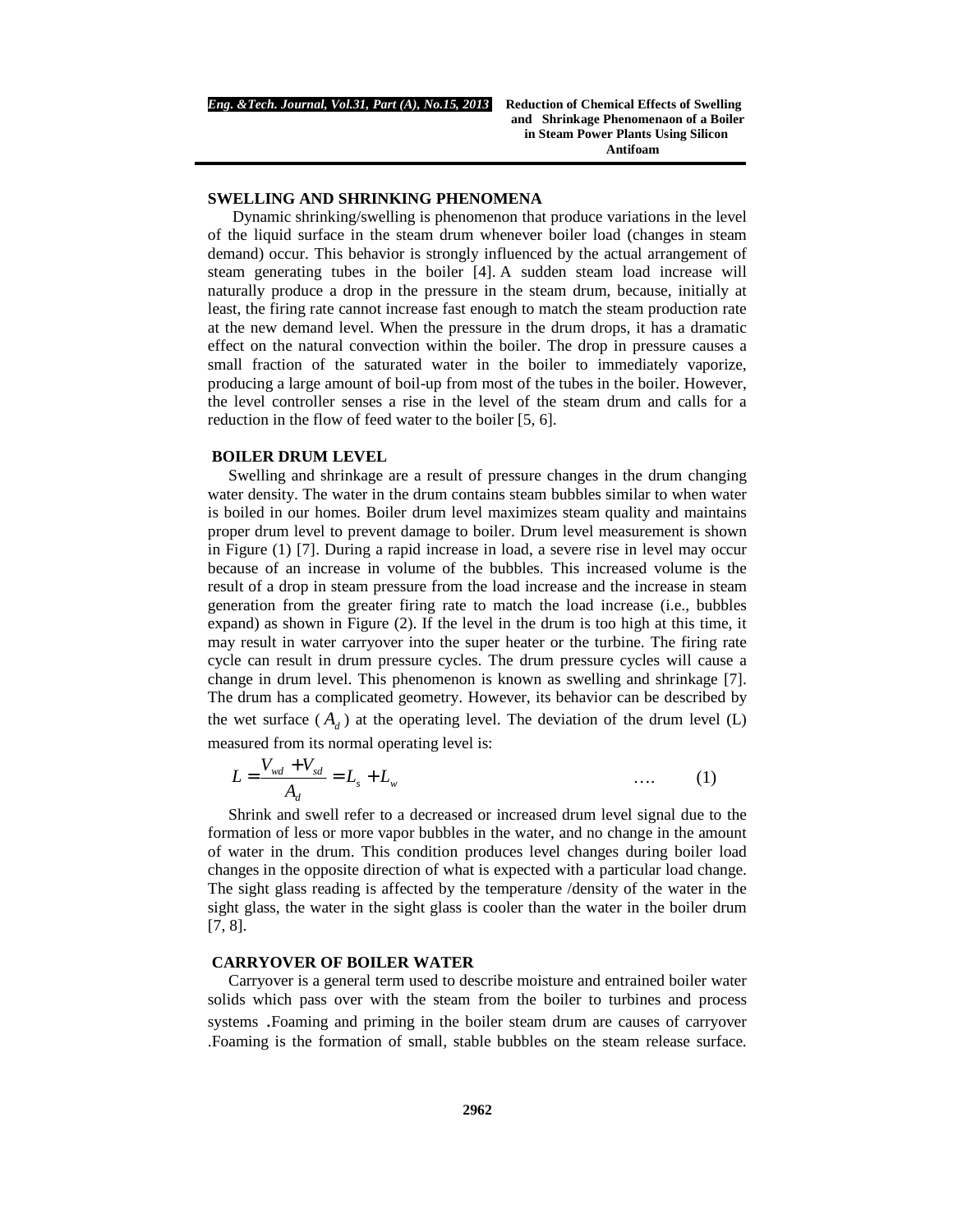This may be due to excessive levels of dissolved and suspended solids in the boiler water, high alkalinities and oil, process and other organic contamination. Priming is the mechanical lifting or surging of boiler water into the steam outlet. While foaming is related to levels of chemical constituents or process contaminants in the boiler water. Priming occurs as a result of mechanical and /or operating factors. Defective steam separation equipment, high water levels in the steam drum, boiler operation above its rated capacity, and sudden increases in boiler load are causes of priming. A special case of boiler carryover not included in either foaming or priming is silica volatilization which occurs as pressure (temperature) of the boiler increases above 600 psig, resulting in selective vapor carryover of silica with the steam [8,9].

Carryover results from incomplete separation of steam from the steam/water mixture in the boiler. Many factors, both mechanical and chemical, contribute to incomplete separation. Mechanical factors include boiler design, high water levels, load characteristics, method of firing, or inadequate or leaking separating equipment. Certain types of boilers traditionally produce consistently clean steam; other types are troublesome. Factors that affect carryover include design pressure, steam drum size, generating rate, circulation rate, arrangement of down comers and risers, and the type of mechanical separating equipment used. In some older water tube boiler designs, the steam carrying or riser tubes discharge below the water level, causing severe turbulence within the steam drum. This condition is minimal for units in which the steam generating tubes discharge above the working water level or beneath a baffle that separates them from the drum water, operation at loads in excess of design rating can increase carryover [9, 10].A sudden increase in process steam demand may lower the steam header pressure and, in turn, the boilers drum pressure, causing rapid expansion of the steam/water mixture in the boiler. This can significantly raise the drum water level and cause carryover. One should avoid sudden changes in boiler operation whenever possible. Operating a boiler significantly below design pressure is often an overlooked cause of carryover [11].

Problems resulting from carryover of entrained or vaporous boiler water solids include:

- 1- Low BTU value steam, in essence, wet steam.
- 2- Super heater deposits and failures.
- 3- Turbines blade deposits and losses in efficiency.
- 4- Process contamination.
- 5- Corrosion /erosion of valves, steam traps, turbine parts and other steam-using equipment.

# **CHEMICAL CARRYOVER**

Among the chemical causes of carryover are excessive alkalinity, high total solids concentration (dissolved and / or suspended solids) and the presence of oily materials and other organic contaminants. Methods of external and internal treatment can also affect steam purity, in certain instances, vaporization of solids may occur-another form of chemical carryover [10]. Foaming and selective vaporous carryover are the two basic mechanisms of chemical carryover. Foaming is the formation of stable bubbles in boiler water .Figure(3) shows boiler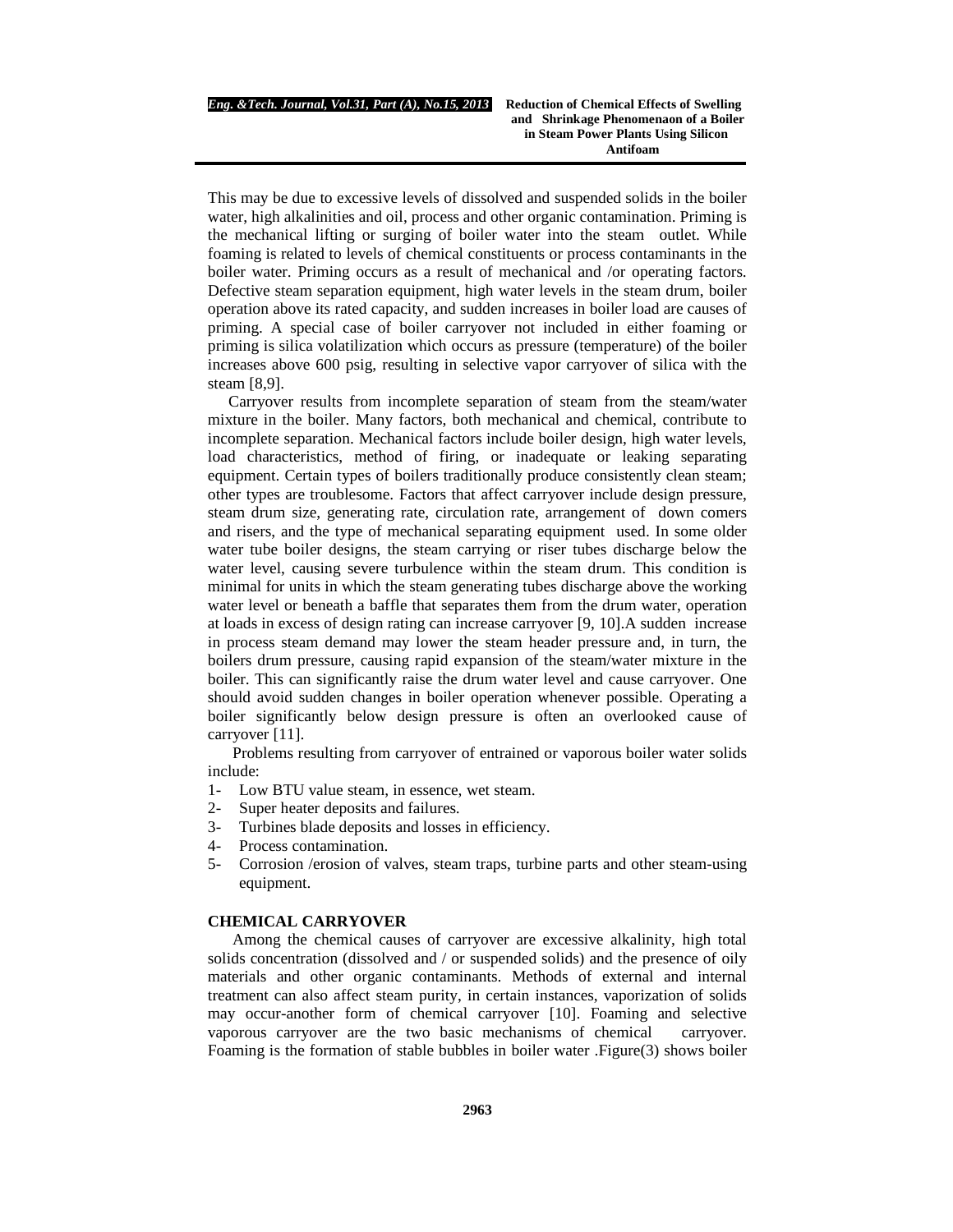water mist formation [10], because bubbles have a density approaching that of steam, they are not readily removed by steam purifying equipment. Foaming has caused erroneous water level readings that produce swings in feed water flow. Foaming tendencies of boiler water increases alkalinity, TDS, and TSS [10].

Oil and other organic contaminants in boiler water can cause foaming and severe carryover conditions. The alkalinity of the boiler water in the presence of fatty acids produces a crude soap that causes foaming. No method of internal treatment can overcome carryover problems caused by oil and other organics. In order to solve the problem, it is necessary to remove the contaminants from the boiler feed water. Frequently, the cause of a carryover problem cannot be economically corrected through adjustment of boiler water balances or installation of additional external treatment facilities. In many of these instances, the use of effective antifoam agent can reduce carryover tendencies significantly [11,12].

#### **METHODS OF CARRYOVER PREVENTION**

Methods used to prevent carryover include:

- 1- Control of boiler water level and load swings.
- 2- Control of steaming load within rated capacities.
- 3- Proper firing distribution.
- 4- Installation and maintenance of steam separation equipment.
- 5- Control of boiler water dissolved and suspended solids by blow down .
- 6- Control of boiler water chemistry.
- 7- Elimination of oil, process or other organic contamination.
- 8- Addition of chemical antifoams.

# **ANTI-FOAMS**

 $\sim$   $\sim$   $\sim$ 

There is an extremely diverse set of chemical formulations that can be effective either to prevent foam (anti-foam) or to destroy it once it has formed (defoamer). Actually the distinction between these two terms is usually ignored [13]. The most universal characteristic of any antifoam is the fact that it is surface active, but highly soluble in water. It has to be formulated so that it will be dispersed as tiny droplets, i.e: as an emulsion. The surface active nature of the material causes it to spread very rapidly onto any air-water interface that it encounters. This is especially the case if that interface is already converted by the types of surface active materials that tend to stabilize foams. Some, but not all antifoams contain hydrophobized silica particles or ethylene-bis-stearamide particles. The function of such particles is to pierce the surface of foam bubbles, causing them to coalesce when the antifoam spreads at the interface as shown in Figure  $(4)$  [14].

This work is aimed to study the effects of chemical foaming carryover on drum boiler of steam power plant, and to reduce swelling and shrinkage phenomena by adding silicon antifoam, and measuring of drum pressure and drum level of drum boiler experimentally.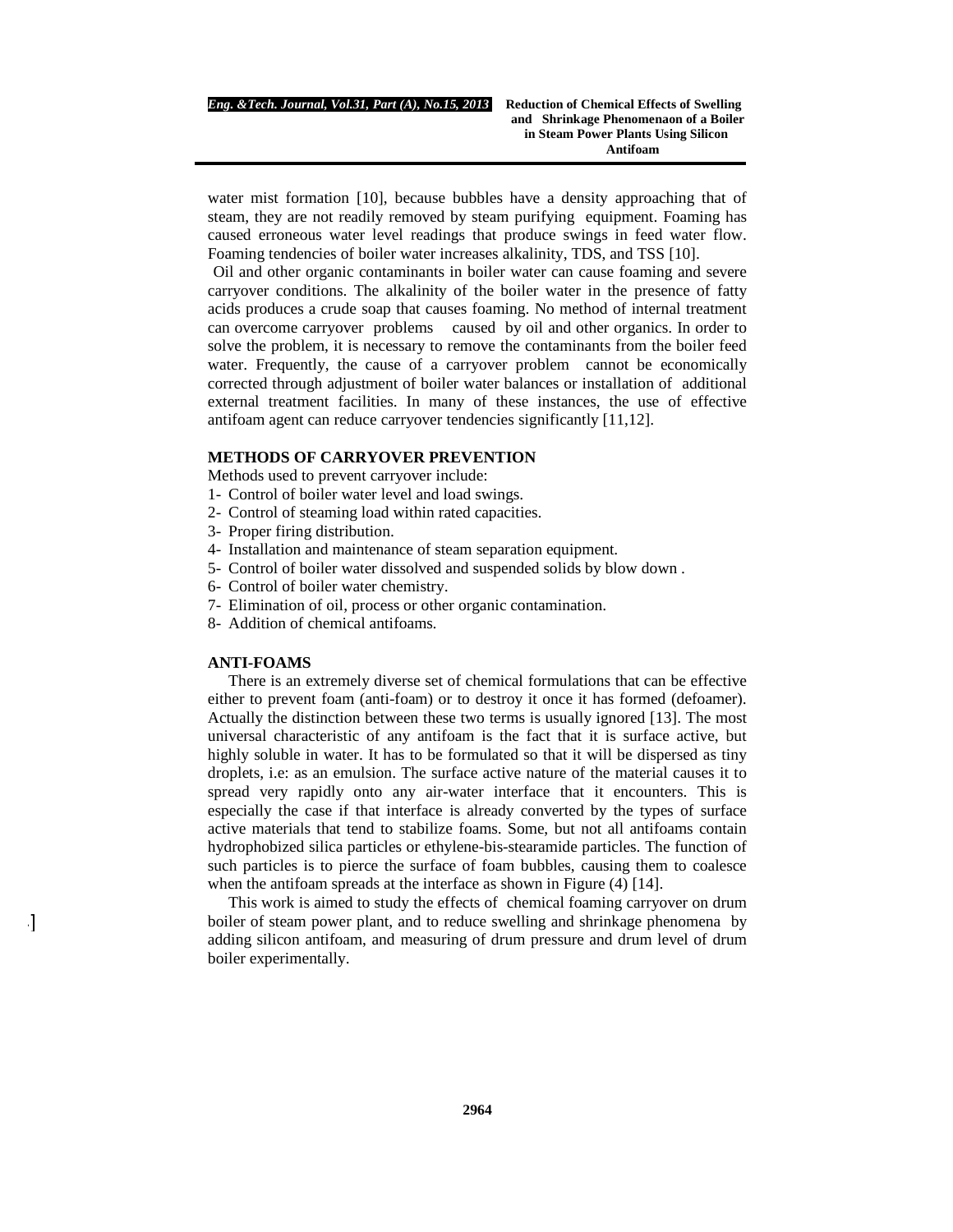#### **THE THEORETICAL PART**

This part is devoted to present the theoretical model used in this investigation.

#### **DRUM BOILER MODEL EQUATIONS**

A major difficulty in the boiler's dynamic behavior analysis is the fact that the whole system is very complex and contains numerous variables which are extremely the unwieldy to manipulate. The solution of the set of equations is difficult to obtain as the synthesis of the actual mathematical description. A large number of variables, nonlinearities, and uncertainties in many phenomena contribute to the complexity of the problem [15]. The system considered includes the drum, riser and down comer. The governing equations consist of conservation of mass and energy of the total system. The equations governing the phase change in the drum include the steam and water volumes inside the drum and the rate of steam condensation and the equations governing the flow circulation in the riser– down comer loop, which govern the transport of the mass, energy and momentum. Thus, a set of four differential nonlinear equations representing the time dependence of the state variables of the pressure, steam quality, total water volume and steam volume in the drum can be presented as follows [16] :-

$$
a_{11}\frac{dV_{wt}}{dt} + a_{12}\frac{dP}{dt} = i\mathbf{R}_{\mathbf{y}} - i\mathbf{R}_{\mathbf{y}} \tag{2}
$$

*w w s g wt Q m h m h dt dP a dt dV a* + = + − & 21 22 …. (3)

$$
a_{32}\frac{dP}{dt} + a_{33}\frac{dX}{dt} = \mathbf{\mathscr{L}} - xh_{fg}\mathbf{R}_{dc}
$$
...(4)

$$
a_{42}\frac{dP}{dt} + a_{43}\frac{dX}{dt} + a_{44}\frac{dV_{sd}}{dt} = \left(\frac{r_g}{T_d}\right)\left(V_{sd}^0 - V_{sd}\right) + \frac{\left(h_w - h_f\right)}{h_{fg}}r\& \qquad \dots (5)
$$

The coefficients of these four equations are given by

$$
a_{11} = r_f - r_g = r_{fg} \tag{6}
$$

*p v p a V g st f wt* ∂ ∂ + ∂ ∂ = *r r* 12 …. (7)

$$
a_{21} = r_f h_f - r_g h_g \tag{8}
$$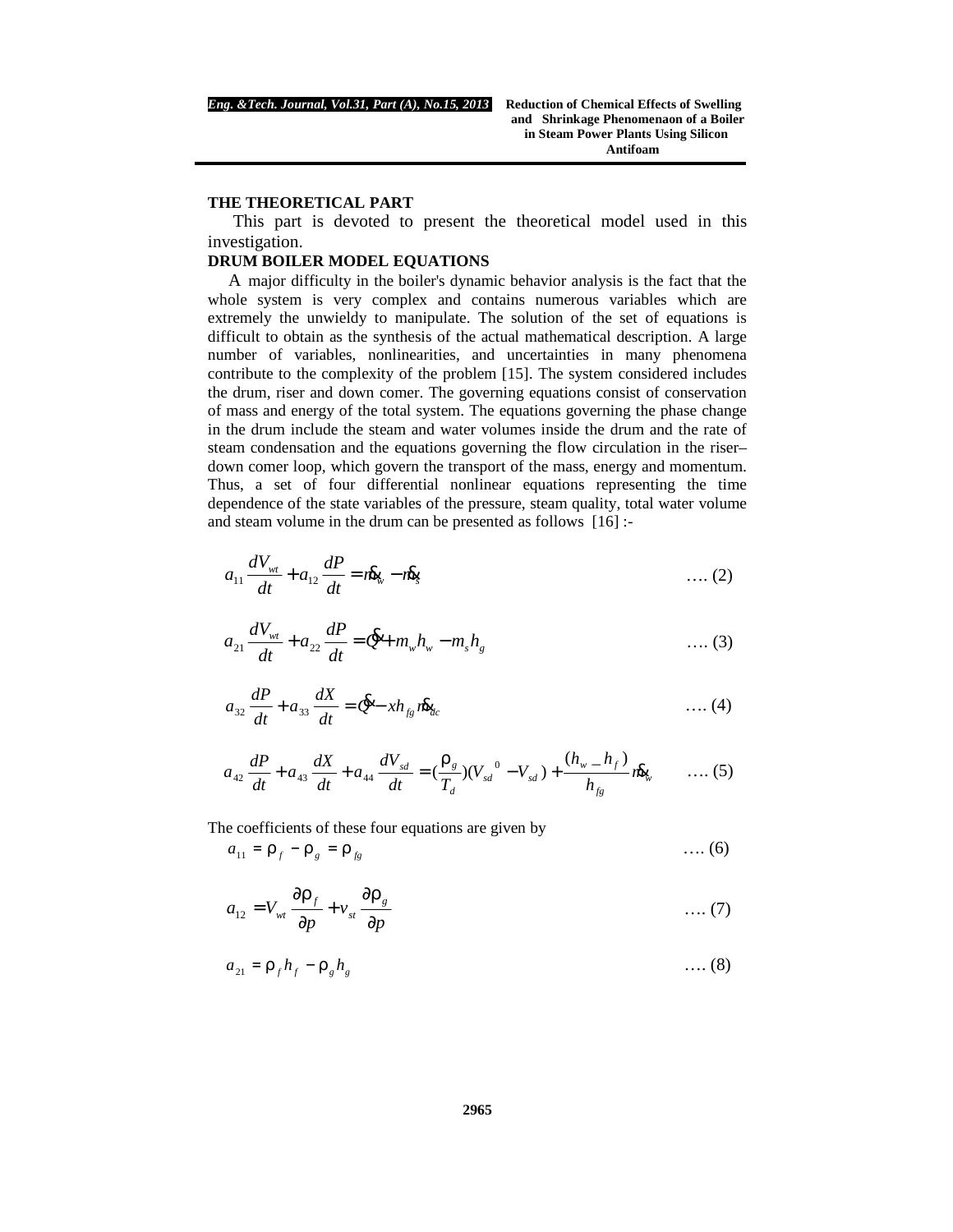$$
a_{22} = V_{wt}(h_f \frac{\partial r_f}{\partial p} + r_f \frac{\partial h_f}{\partial p}) + V_{st}(h_g \frac{\partial r_g}{\partial p} + r_g \frac{\partial h_g}{\partial p}) - V_t + MC_p \frac{\partial T_s}{\partial p} \qquad \dots (9)
$$

$$
a_{32} = (r_f \frac{\partial h_f}{\partial P} - X h_{fg} \frac{\partial r_f}{\partial P}) (1 - a)V_r + (1 - X) h_{fg} \frac{\partial r_g}{\partial P} + r_g \frac{\partial h_g}{\partial P}) aV_r + \dots
$$
  

$$
(r_g + X r_{fg}) h_{fg} v_r \frac{\partial a}{\partial P} - V_r + M_r C_p \frac{\partial T_g}{\partial P}
$$
 (10)

$$
a_{33} = ((1 - X)r_s + Xr_f)h_{fg}V_r \frac{\partial a}{\partial x} \qquad \qquad \dots (11)
$$

$$
a_{42} = V_{sd} \frac{\partial r_s}{\partial P} + \frac{1}{h_{fg}} \{r_s V_{sd} \frac{\partial h_s}{\partial P} + r_f V_{wd} \frac{\partial h_f}{\partial P} - V_{sd} - V_{wd} + M_d C_p \frac{\partial T_s}{\partial P} \}
$$
...(12)

$$
+X(1+b)V_r[a\frac{\partial r_s}{\partial P}(1-a)\frac{\partial r_f}{\partial P}+(r_s-r_f)\frac{\partial a}{\partial P}]
$$

$$
a_{43} = X(1+b)(r_g - r_f)V_r \frac{\partial a}{\partial x}
$$
 ... (13)

$$
a_{44} = r_g \tag{14}
$$

# **STEADY STATE CONDITIONS**

The equations of equilibrium conditions are:**-**

$$
i\mathbf{R}_{\mu} = i\mathbf{R}_{\mathbf{S}} \tag{15}
$$

$$
\mathbf{\hat{E}} = n\mathbf{\hat{k}}_{s}(h_{g} - h_{w}) \tag{16}
$$

$$
\mathbf{\mathcal{L}} = Xh_{fg} \sqrt{\frac{2\,\mathbf{r}_f A_{dc}(\mathbf{r}_f - \mathbf{r}_g) g \, a V_r}{k}} \qquad \qquad \dots (17)
$$

# **THE EXPERIMENTAL PART Plant description**

The schematic diagram of Didacta Italia steam power plant is shown in Figure (5 ) which consists of the units :- 1- Ionic Exchange Demineralization plant unit ( B), 2- Boiler water supplying unit (C), 3- Steam generation unit (D), 4-Steam flow measuring unit (E) , 5 - Fuel feeding and measuring unit (H) , 6- Surface desuper heater (F), 7- Drying and pressure reducing unit (G), 8- Steam utilization unit (I), 9- Steam recovery unit by condensing (K), 10-Cooling tower unit (M ), 11- Deaerator  $(N)$ .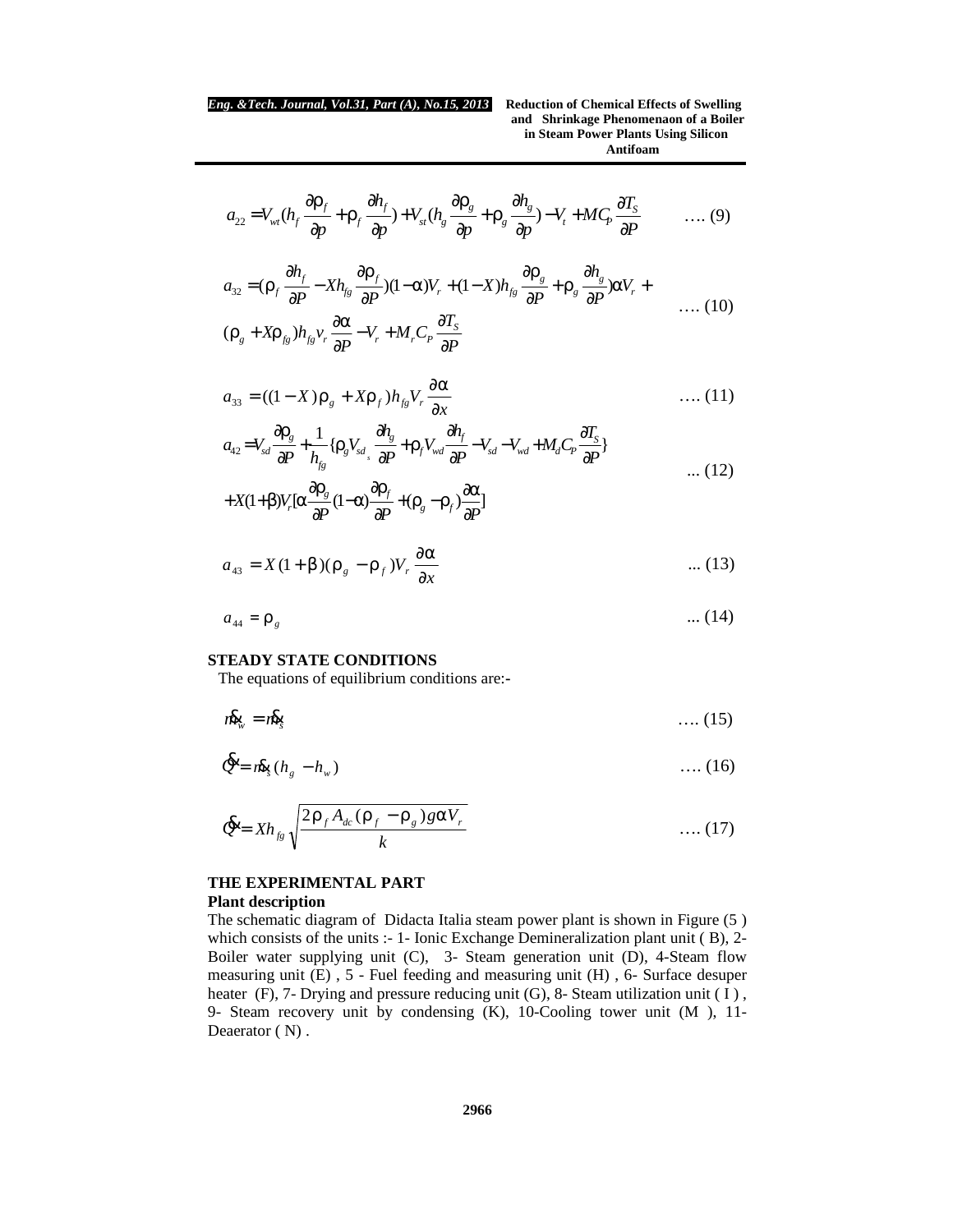# **STEAM PLANT GENERATOR UNIT**

The technical characteristics of steam plant generator type 5/12 (Didacta Italia V10CFD) are shown in Table (1). Figure (5) shows a schematic diagram of all the parts and equipment of the steam generation unit.

| Steam production | Steam pressure | $\sqrt{ }$<br>Steam temperature | Ts min. | Ts max. |
|------------------|----------------|---------------------------------|---------|---------|
| 750 kg/h         | 10 bar         | 2 bar                           | $-10$   |         |

#### **The chemicals used**

In this work Silicon antifoam was used, as follows:-

# **Silicon antifoam**

 The main concern is to use the correct dosage, it is tested experimentally and it was found to be (1ml antifoam/ 1000 ml of water) added directly to the boiler water. The antifoam used in this study was silicon antifoam (SN 6010) provided by ORGANIK KIMYA, Turkey, its properties: solid materials 10%, specific gravity 1, appearance as white emulsion, dissolved in water. The reasons for choosing this antifoam are:

1-Availability.

2- Low price.

3-Can be used directly without any dissolving or diluting.

4- Suitable for all chemical processes and food industries.

# **MEASUREMENTS OF IONIC EXCHANGE DEMINERALIZATION PLANT UNI**T

Water is the essential medium for steam generation. Conditioning it properly can increase the efficiency of boilers and as well as extend the boiler's life. Treating boiler water also ensures safe and reliable operation, Table(2) shows tests of were, without proper treatment, severe problems can develop, some so severe that boiler itself can be destroyed. Boiler water problem generally falls into two classes: deposit related and corrosion related. Because the two often interact, it is very common to find a boiler experiencing both simultaneously. There are many instances where deposit causes corrosion and corrosion causes deposits. Therefore the aim of the boiler water treatment chemical is (1) To prevent the formation of scales and deposits on heating surface, (2) To prevent corrosion in the boiler and steam system, (3) To maintain high level of steam purity. The pressure and design of boiler determines the quality of water it requires for steam generation. The sequence of treatment depends on the type and concentration of the contaminants found in water supply and the desired quality of finished water to avoid three major problems in boiler systems – Deposits, Corrosion ,pitting and Carryover.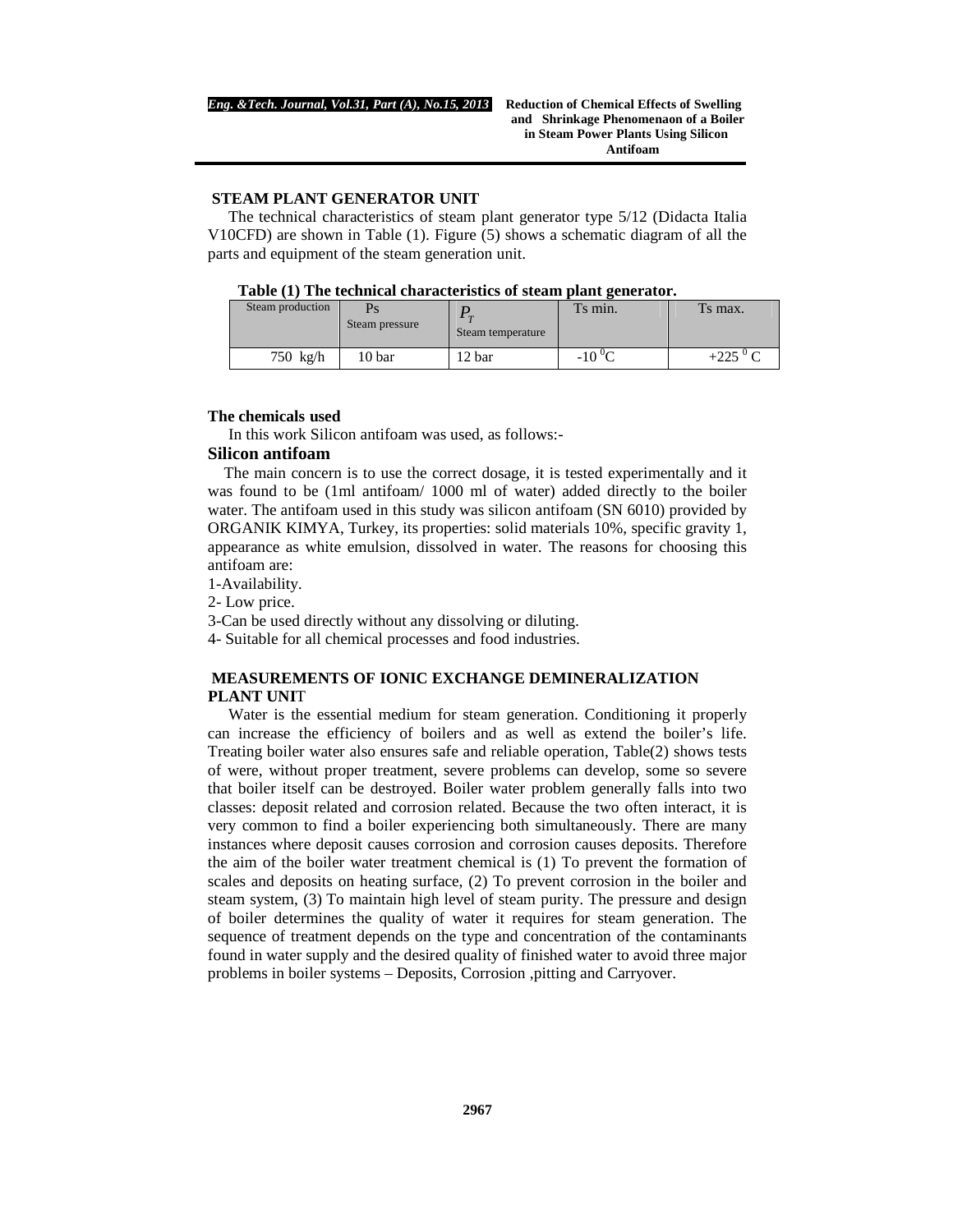**and****Shrinkage Phenomenaon of a Boiler in Steam Power Plants Using Silicon Antifoam**

| <b>Type of test</b>            | <b>Result of test</b> | <b>Accepted</b> value        | Device of test                                                                             |
|--------------------------------|-----------------------|------------------------------|--------------------------------------------------------------------------------------------|
| <b>PH</b>                      | 10.2                  | $9.5 - 11$                   | <b>Electronic PH Meter</b>                                                                 |
| Chloride<br>ppm                | 0.03                  | 1 mg/g in the 0-100<br>range | HI3815 [range of measurement<br>$(0-100)$ mg/L (ppm)]                                      |
| <b>Dissolved</b><br>Oxygen ppm | 0.001                 | must be $(0.0)$              | Dissolved Oxygen Meter<br>Model<br>Do-5509<br>[range of]<br>measurement $(0-20)$ mg/L ppm] |
| Total<br>hardness<br>ppm       | 0.002                 | must be $\lt$ (0. 3)         | HI3812 [range of measurement (0-<br>$30 \text{ mg/L}$ ppm                                  |
| Total<br>alkalinity<br>ppm     | 235                   | must be $\lt$ (700)          | HI3811 [range of measurement]<br>$(0-300)$ mg/L ppm]                                       |

**Table (2) The tests of water .**

# **MEASUREMENT OF DRUM PRESSURE**

The drum pressure gauge (PI) in steam generation unit is shown in Figure (5). It changes at constant firing rate and steam demand **(**turbine load**),** so to measure the drum pressure, we start the plant at constant firing rate and let the plant run long enough to reach stabilization (45 minute), i.e. until steam pressure and temperature in the various points of the circuit and the cooling water temperature at outlet from the condenser remain constant. When stabilization is reached, the drum pressure is measured with and without silicon antifoam (SN 6010) through the following changes: - (i) - increase the steam load 10%, (ii) increasing the steam load 20%. At each change, the drum pressure is read from gauge (PI) with time.

#### **MEASUREMENT OF DRUM LEVEL**

The drum level has a complicated geometry (glass gauge 113 mm length). To measure the drum level response with silicon antifoam (SN6010) addition and without, drum level is read directly from the glass gauge (d11) with the same time of measuring the drum pressure while increasing the steam load (10% and 20%) with antifoam and without antifoam. This represents swelling phenomenon. The same procedure is repeated but in opposite i.e. drum level response with the following changes: (i) decreasing the steam load 10 % , (ii) decreasing the steam load 20%. This represents shrinkage phenomena with antifoam and without antifoam.

#### **RESULTS AND DISCUSSION**

Figures (6) to (8) shows the variation of drum pressure at normal operation, and at 10% and 20% steam demand. The results show a decreasing in oscillation of pressure when silicon antifoam is added because of foam bubbles are decreased . The reduction in oscillation of pressure is calculated from experimental measurements and it is found to be 18.6%.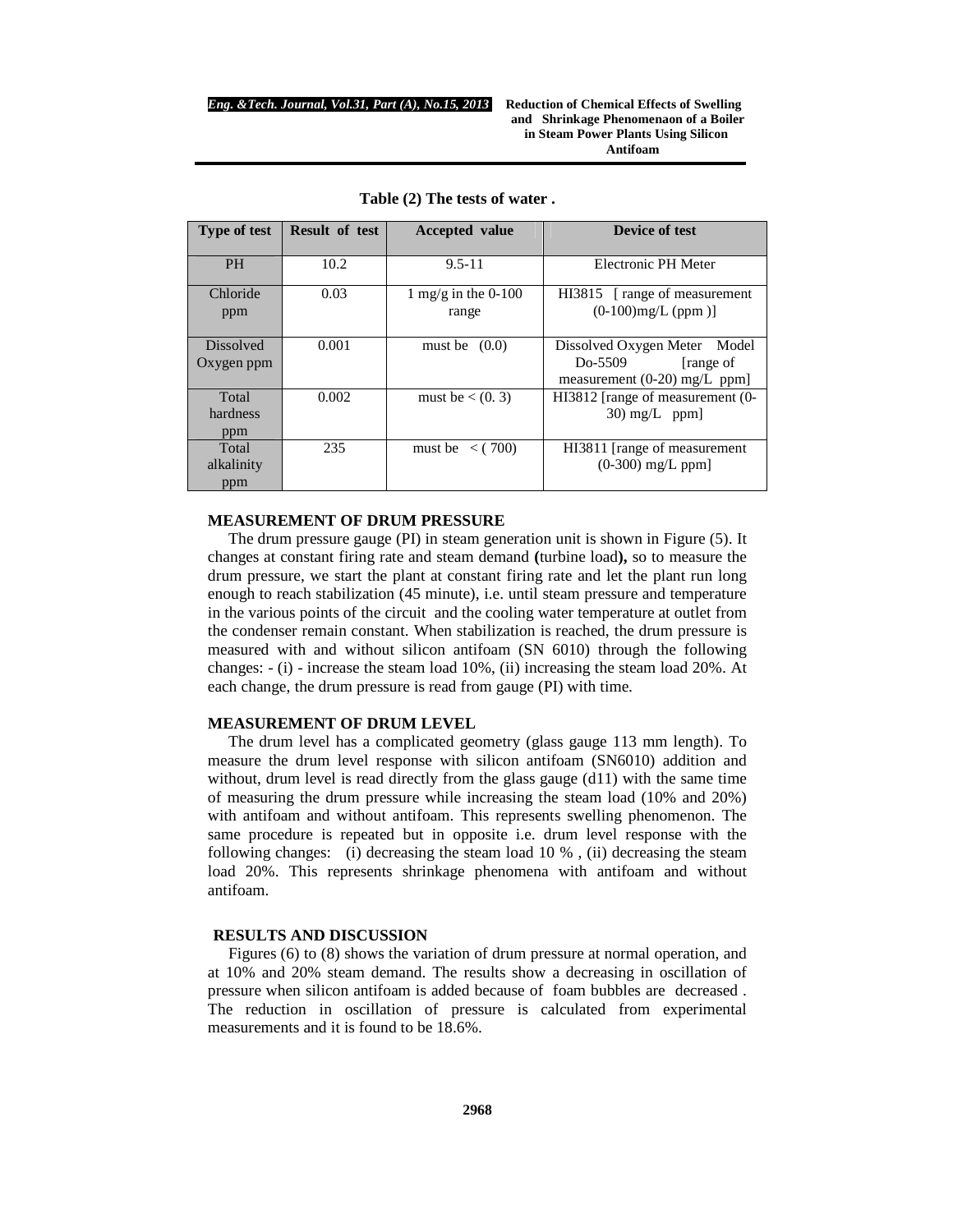Figures (9) and (10) show swelling at 10% and 20% steam demand respectively. They show that when adding a small amount of silicon antifoam [SN6010], the swelling decreases clearly, and reduction percentage was calculated to be 29.4%. On the other hand, if there is a sudden decrease in the demand for steam, there will be a temporary decrease in the drum level (shrinkage phenomena),Figures (11) and (12) show shrinkage at 10% and 20% respectively. Shrinkage was reduced by adding a small amount of silicon antifoam [6010], reduction percentage was calculated to be 16%. The function of silicon antifoam [SN 6010] is to cause foam bubbles to coalesce when it spreads at the interface to the point where they are large enough to float harmlessly to the water surface and break. This is the reason for more stabilization in drum pressure and drum level causing a reduction in swelling and shrinkage phenomenon, as shown in Figures (6) to (12).

#### **CONCLUSIONS**

- 1. Shrink and swell are real phenomena in a boiler drum and cause a great deal of confusion for tuners and operators. If shrink and swell are not properly controlled damage and tripping of the unit can occur.
- 2**.** When the steam flow increases the pressure in the drum is reduced and the amount of bubbles increases. These extra bubbles cause an increase in volume and lift the water level in the drum and the level does rise. Shortly after this happens the steam flow increases and the mass inventory in the drum starts to drop.
- 3**.** When the temperature has increased, then the bubbling increases the drum volume and the level will first go up, then as the steam flow increases the level starts going down.
- 4. Shrink is the decrease in water volume due to an increase in pressure. In smaller drums, shrink becomes a real problem since the amount of water volume is so small. This can lead to overheating of the drum and tripping of the unit on low level.
- 5. When steam pressure drops rapidly. The drop in steam pressure itself causes additional entrainment and the interface between water and steam rises. This occurs because at the instantaneous lower pressure operation.
- 6. Drum level is difficult to control because of the inverse response of the level to changes in steam demand. The drum level system must ensure that the water level is always above the top of the risers/down comers to prevent overheating of the tubes.
- 7. The performance of the steam drum internals and chemical carryover is dependent on boiler water specifications, operating boiler pressure and water level.
- 8. Silicon antifoam is a good solution for the foaming carryover resulting from oil present in boiler water.
- 9. Silicon antifoam reduces the swell and shrink in drum boiler by the coalescing of foam bubbles.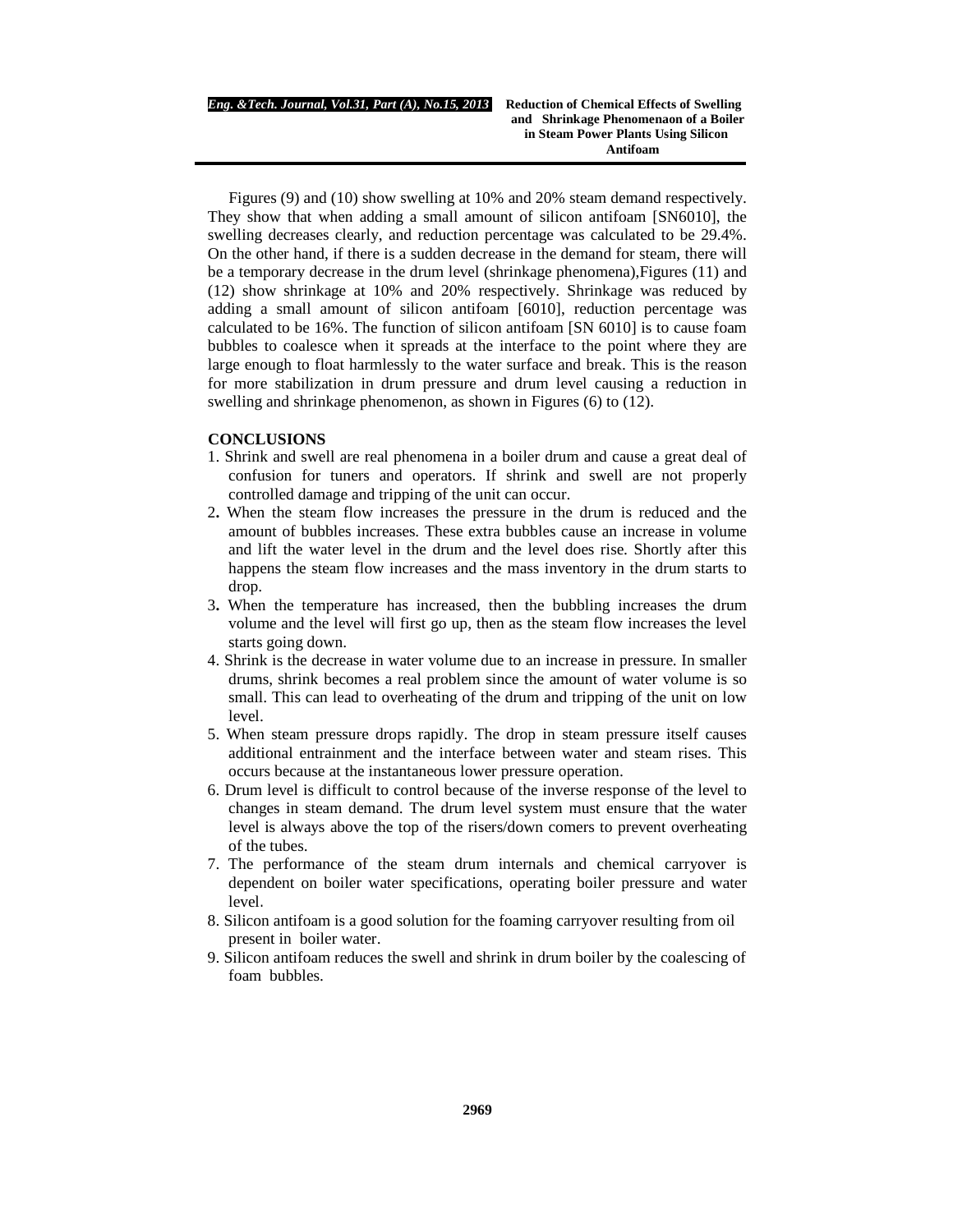**and****Shrinkage Phenomenaon of a Boiler in Steam Power Plants Using Silicon Antifoam**

|                             | <b>Definition</b><br>Symbol                                                                 |                            |
|-----------------------------|---------------------------------------------------------------------------------------------|----------------------------|
| $A_d$                       | the drum area at normal operating level                                                     | m <sup>2</sup>             |
| $\overline{C_p}$            | specific heat at constant pressure                                                          |                            |
| $a_{11}$<br>$-a_{44}$       | coefficients of the main model equations                                                    |                            |
| $h_{fg}$                    | $h_{fg} = h_g - h_f$                                                                        |                            |
| $h_c$                       | condensation enthalpy                                                                       |                            |
| $h_f$                       | specific enthalpy of saturated liquid water                                                 |                            |
| $h_{\rm s}$                 | specific enthalpy of steam                                                                  | KJ/kg                      |
| $h_{g}$                     | specific enthalpy of saturated water vapor                                                  |                            |
| $h_{\scriptscriptstyle{w}}$ | specific enthalpy of feed water                                                             |                            |
| $\cal K$                    | friction coefficient in down comer-riser loop                                               |                            |
| L                           | drum water level                                                                            |                            |
| $L_{\rm s}$                 | Level variations caused by changes of the amount of steam in the drum                       | m                          |
| $L_{\scriptscriptstyle{w}}$ | Level variations caused by changes of the amount of water in the drum                       | m                          |
| $m_{s}$                     | mass flow rate of steam exiting the boiler to the super heater and turbine                  | Kg/s                       |
| $m_s$                       | mass flow rate of steam exiting the boiler to the super heater and turbine<br>per unit time | Kg/s                       |
| $m_{w}$                     | mass flow rate of feed water                                                                | Kg/s                       |
| $m_{w}$                     | mass flow rate of feed water per unit time                                                  | Kg/s                       |
| $m_{dc}$                    | mass flow rate of feed water per unit time for down - comer                                 | Kg/s                       |
| $\boldsymbol{P}$            | pressure                                                                                    |                            |
| $\mathcal{Q}$               | heat flow rate                                                                              | KJ/h                       |
|                             | mass flow rate of heat per unit time                                                        | KJ/h                       |
| $\frac{Q}{Q_f}$             | feed water flow rate                                                                        | Kg/h                       |
| $Q_{s}$                     | steam water flow rate                                                                       | Kg/h                       |
| Td                          | Temperature of the drum                                                                     | $\overline{C}^0$           |
| $t_d$                       | residence time of the steam in the drum                                                     | S                          |
| $T_{\scriptscriptstyle s}$  | saturation temperature for steam                                                            | $\overline{\mathcal{C}}^0$ |
| $V_d$                       | volume of boiler drum                                                                       | m <sup>3</sup>             |
| $V_{dc}$                    | volume of down comer                                                                        |                            |
| $V_r$                       | volume of riser                                                                             | m <sup>3</sup>             |
| $V_{sd}$                    | volume of steam in drum                                                                     | m <sup>3</sup>             |

# **NOMENCLATURE**: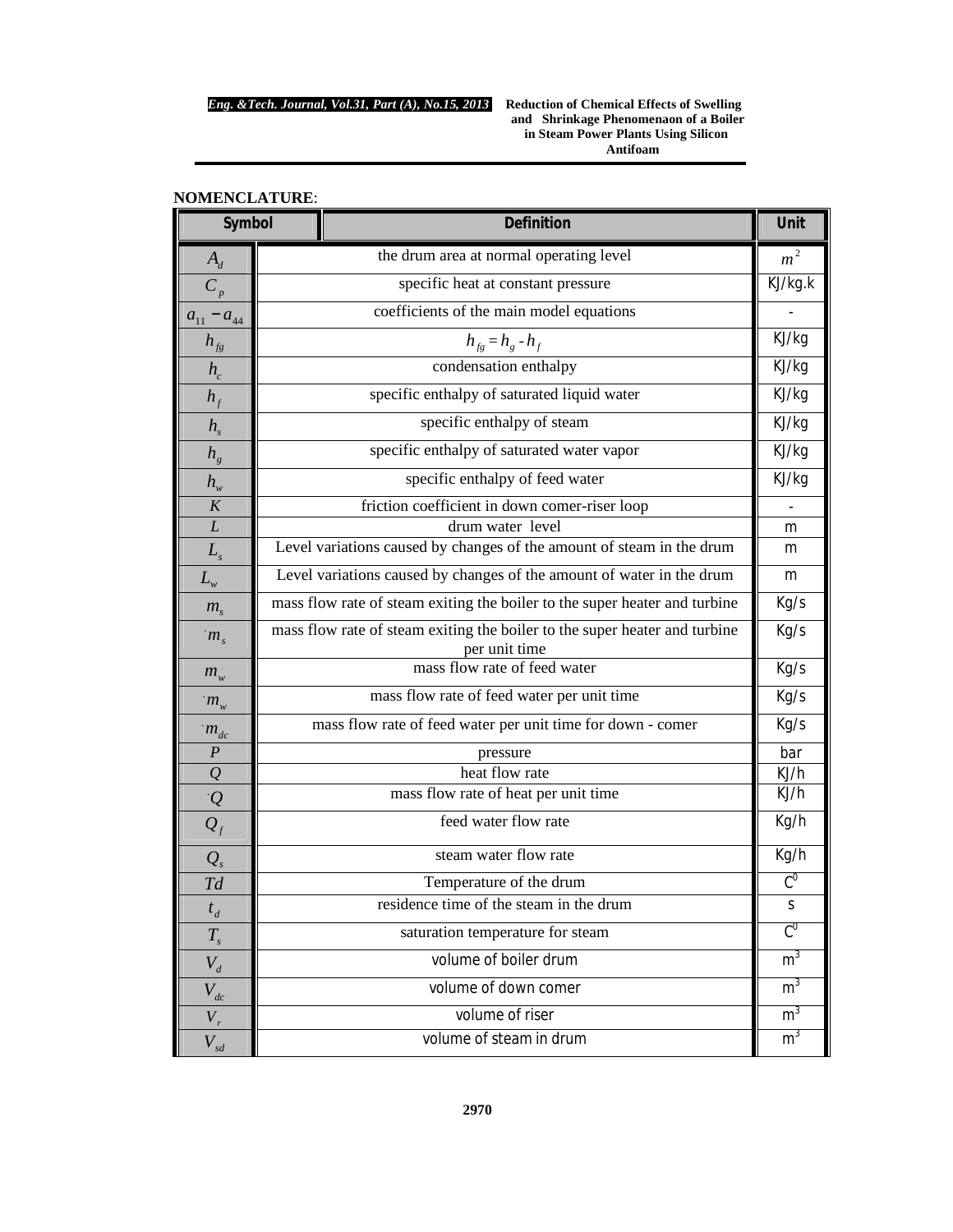**and****Shrinkage Phenomenaon of a Boiler in Steam Power Plants Using Silicon Antifoam**

| $V^0$ sd                        | volume of steam in drum at equilibrium    |           |  |  |  |
|---------------------------------|-------------------------------------------|-----------|--|--|--|
| $V_{\rm wd}$                    | volume of water in drum                   |           |  |  |  |
| $V_{\scriptscriptstyle wt}$     | total volume of water in drum             |           |  |  |  |
| $\boldsymbol{X}$                | mass fraction of steam in the flow        |           |  |  |  |
|                                 | Greek symbol                              |           |  |  |  |
| a                               | Volume fraction of steam in the flow      |           |  |  |  |
| $\boldsymbol{b}$                | parameter in empirical formula, $b = 0.3$ |           |  |  |  |
| $\boldsymbol{r}_{\mathfrak{s}}$ | density of saturated steam                |           |  |  |  |
| $\pmb{\varGamma}_w$             | density of water                          | Kg/ $m^3$ |  |  |  |
| <b>Subscripts</b>               |                                           |           |  |  |  |
| w                               | water                                     |           |  |  |  |
| $\boldsymbol{S}$                | steam                                     |           |  |  |  |
| g                               | gas                                       |           |  |  |  |
| $\boldsymbol{d}$                | drum                                      |           |  |  |  |
| r                               | riser                                     |           |  |  |  |
| $\boldsymbol{p}$                | Pressure                                  |           |  |  |  |
| $\boldsymbol{t}$                | turbine                                   |           |  |  |  |
|                                 | saturated liquid water                    |           |  |  |  |

#### **REFERENCES**

[1]. Astrom and R D Bell, K J "Drum Boiler Dynamics", Automatica , vol 36, 2000.

[2].Dukelow, Sam G. "The control of boilers", 2nd edition. Triangle Park, NC: The Instrument Society of America, 1991.

[3].Kim, H, Choi S. "A model on water level dynamics in natural circulation drumtype boilers". International Communications in Heat and Mass Transfer 2005.

[4].Bell, R. D., & As strom, K. J.," A fourth order non-linear model for drum-boiler dynamics", In IFAC 96, Preprints 13th World Congress of IFAC, vol. O, San Francisco, 1996.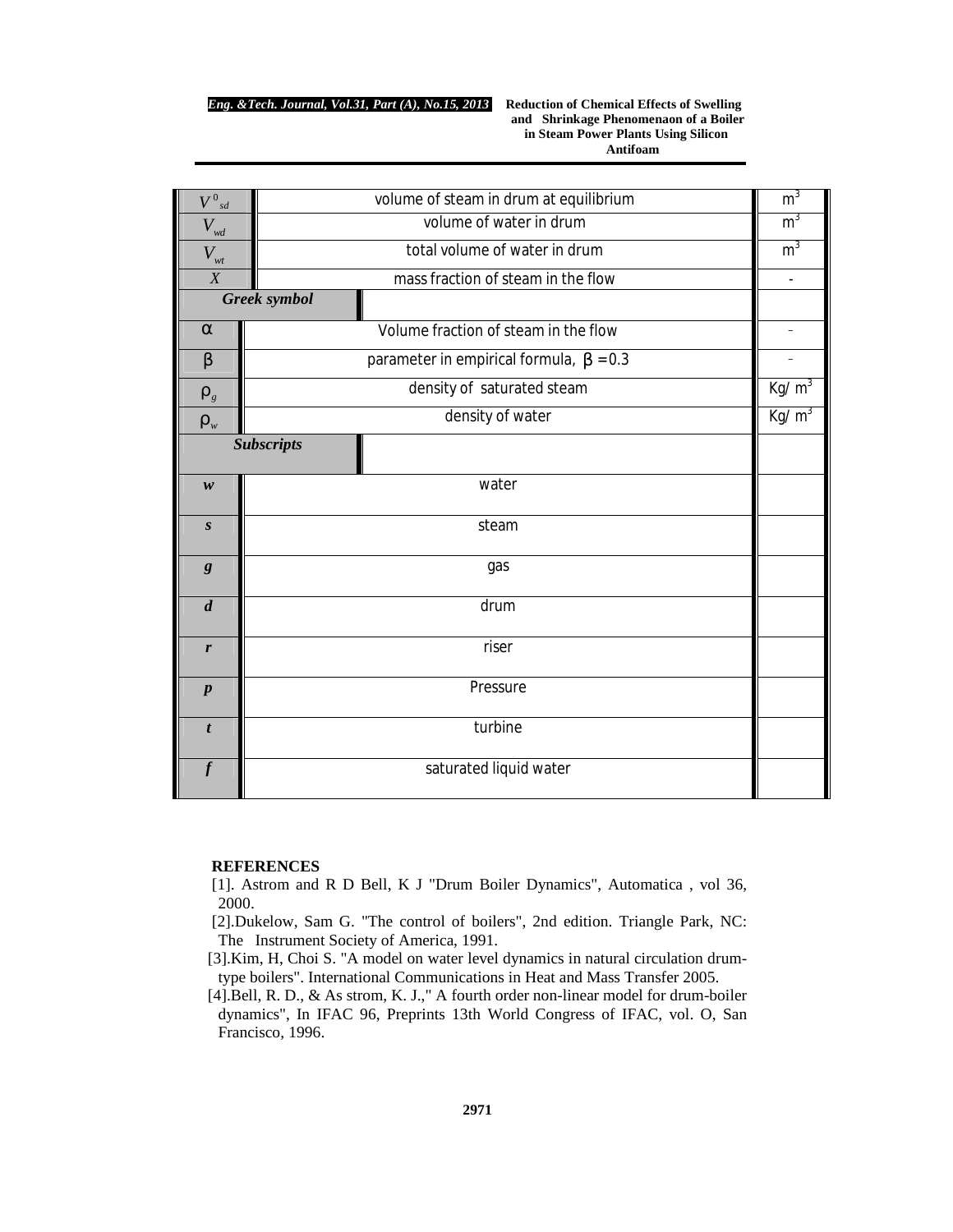- [5].Cheng, C. M., & Rees, N. W. " Fuzzy model based control of steam generation in drum-boiler power plant". In proceedings of IFAC/CIGRE symposium on control of power systems and power plants CPSPP+97, Beijing , China (pp. 175), 1997.
- [6].Jarkovsky, J., Fessl, J., & Medulova, V. "A steam generator dynamic mathematical modelling and its using for adaptive control systems testing". In Preprints IFAC symposium on power systems modelling and control applications. Brussels, Belgium, 1988.
- [7].Flynn ME, O' Malley MJ. "A drum–boiler model for long term power system dynamic simulation". IEEE Transactions on Power Systems; 14(1): 209–217, 1999.
- [8].Thompson, F. T., "A dynamic Model of a Drum-Type Boiler System", IEEE Transactions on Power Apparatus and Systems, vol. PAS-86, No. 5, 1967.
- [9].Daren Y, Zhiqiang X.," Nonlinear coordinated control of drum boiler power unit based on feedback linearization", IEEE Transactions on Energy Conversion, 2005.
- [10].Poon, K. .. Chiu, P. c., "Changes in Water Level due ta Swell in a Pool-Boiling, Plant", Journal of Mechanical Engineering Science, vol. 15, pp. 329-338, 1973.
- [11].Flynn ME, O' Malley MJ. "A drum–boiler model for long term power system dynamic simulation", IEEE Transactions on Power Systems, 1999.
- [12]. Poon, K. L., "EfTect of Rapid Steam Take-OfT on Natural Circulation and Water Level in Boilers", Trans ASME, Journal of Engineering for Power, vol. 97, 1975.
- [13]. Wormley,Wu, S. Z., D. N., Rowell, O., Griffith, P., "Boiler Implosion Control in Fuel Power Plants" Trans ASME, Journal of Oynamic Systems. Measurement. and Control, vol.107,pp.267-269, 1985.
- [14]. Seborg, D. E., Ed,u, T. F., Mellichamp, D. A., "Process Dynamics and Control", John Wihey and Sons, Inc., New York, 1989.
- [15]. Zhao, J., Vroomen, L. J., Zsombor-Murray, P. J., "Design of Boile. Drum Level Control by Simulation ",Proe. Computer Applications in Design, Simulation and Analysis, ISMM, New Orleans, March 5-7, 1990, pp. 253-256.
- [16]. Robinson. R. W., Hanson, R. A., "Obtaining Baseline Data for Boiler Optimization", ISA, InTech, pp. 61-64, 1984.
- [17]. Shin, J.Y., Y. J. Jeon, D. J. Maeng, J. S. Kim and S. T. Ro, "Analysis of the dynamic characteristics of a combined-cycle power plant", Energy 27, 1085- 1098, 2002.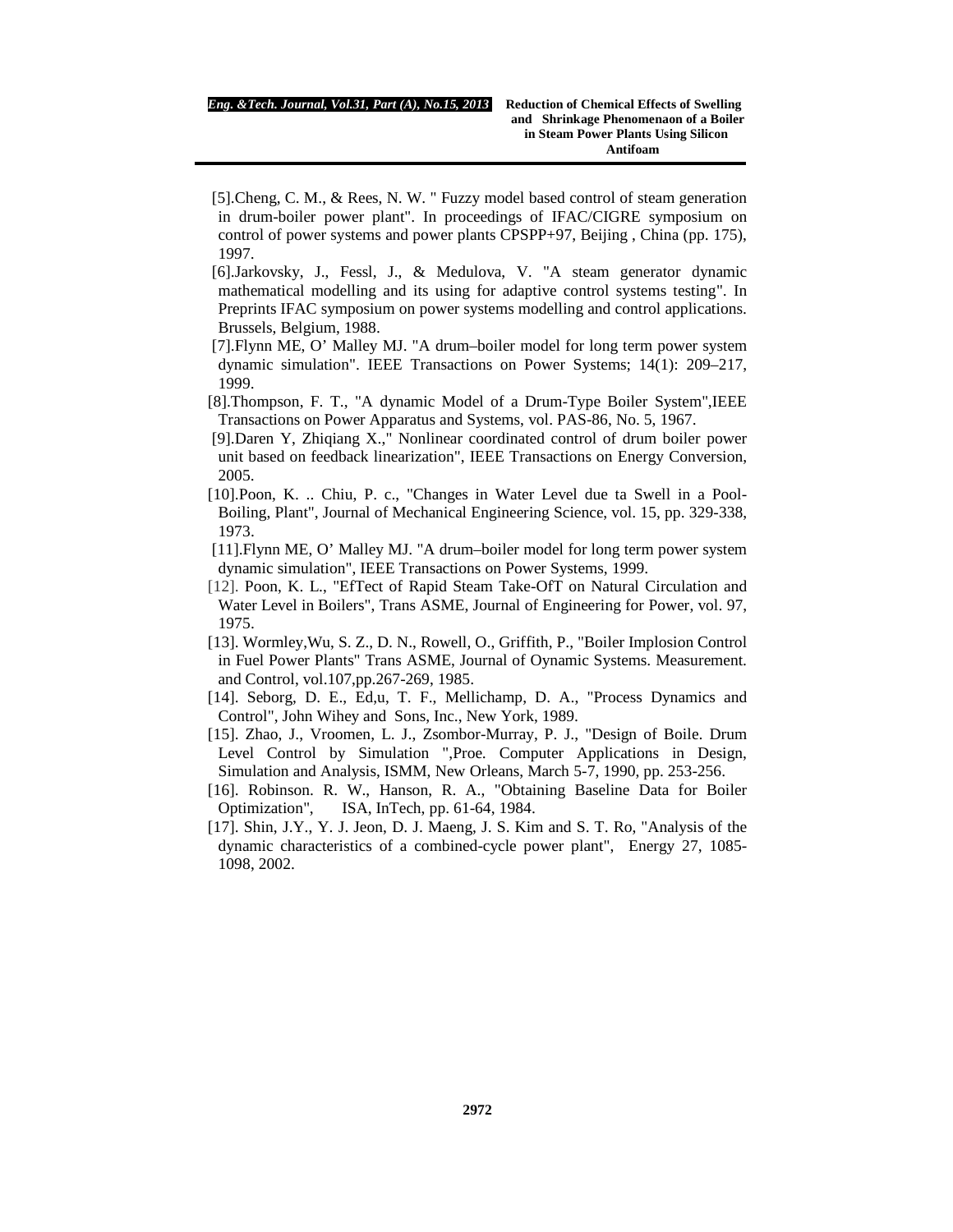#### *Eng. &Tech. Journal, Vol.31, Part (A), No.1*

*, Part (A), No.15, 2013* **Reduction of Chemical Effects of Swelling and****Shrinkage Phenomenaon of a Boiler in Steam Power Plants Using Silicon Antifoam**



**Figure(1) Drum level measurement.**



**Figure(2) Effect of bubbles on drum level.**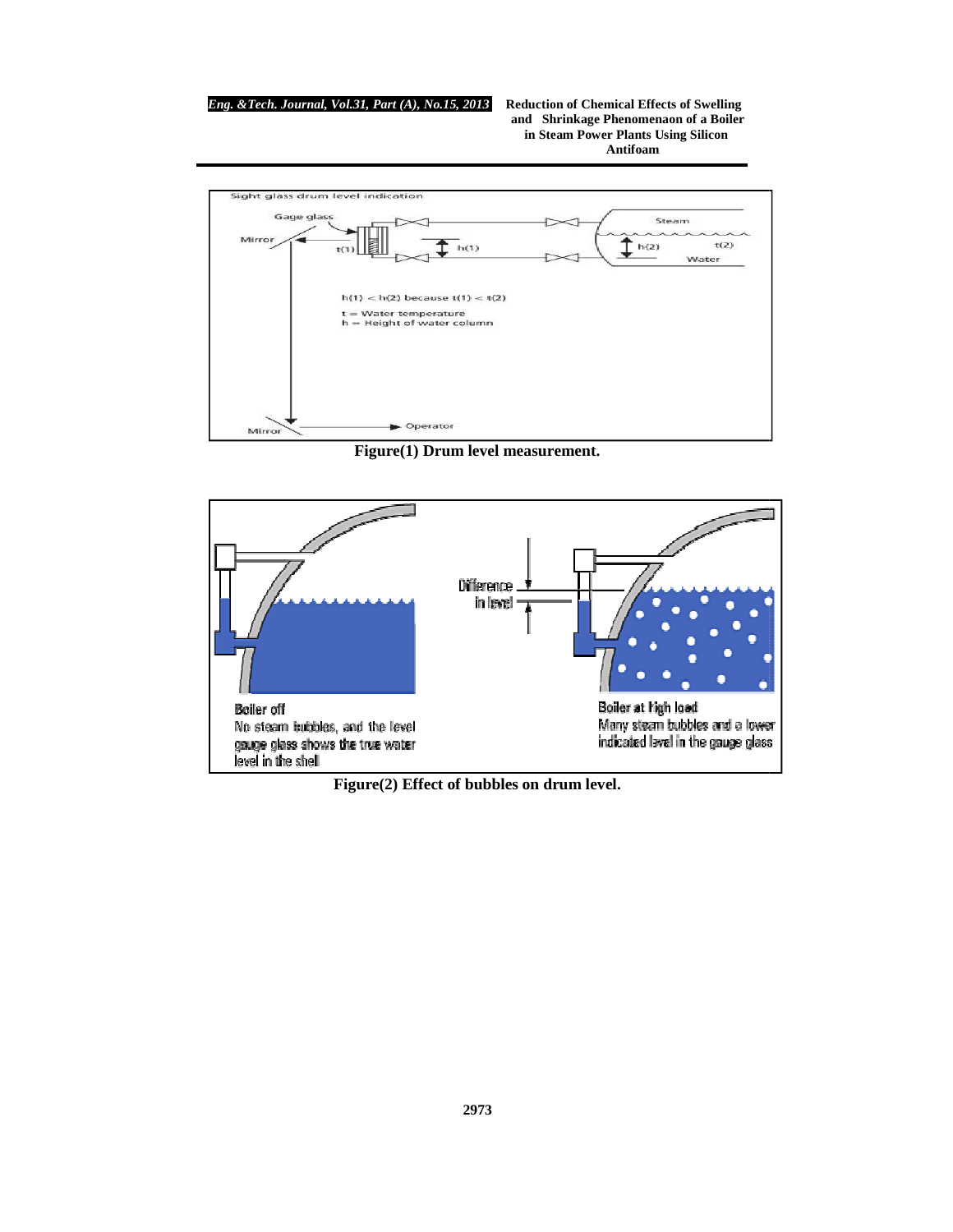

**Figure(3) Water boiler mist formation.**



**Figure(4) Anti-foam schematic.**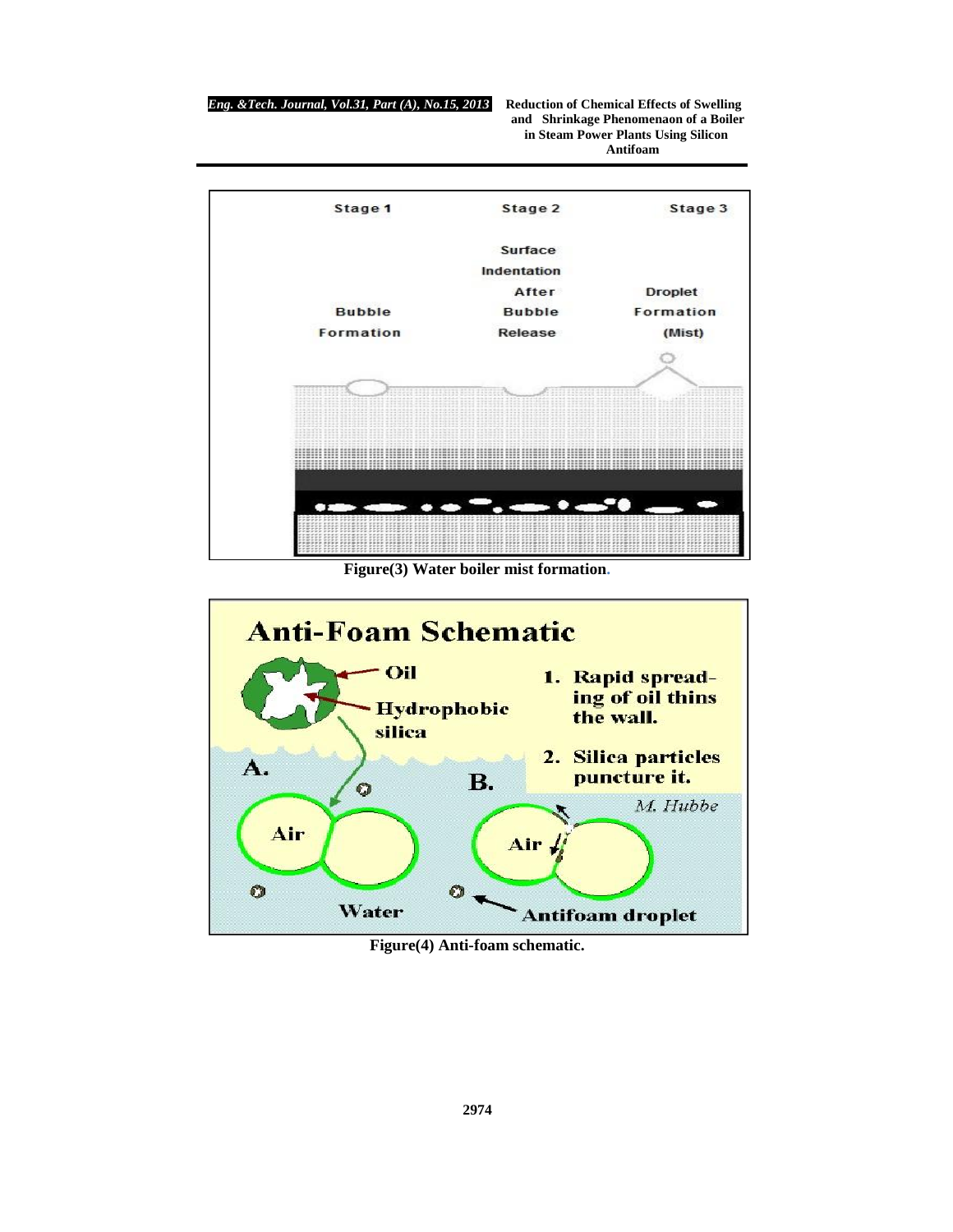#### *Eng. &Tech. Journal, Vol.31, Part (A), No.1*

*, Part (A), No.15, 2013* **Reduction of Chemical Effects of Swelling and****Shrinkage Phenomenaon of a Boiler in Steam Power Plants Using Silicon Antifoam**



**Figure (5) Schematic diagram of steam power plant(Detecta Figure (5) diagram of plant(Detecta-italia).**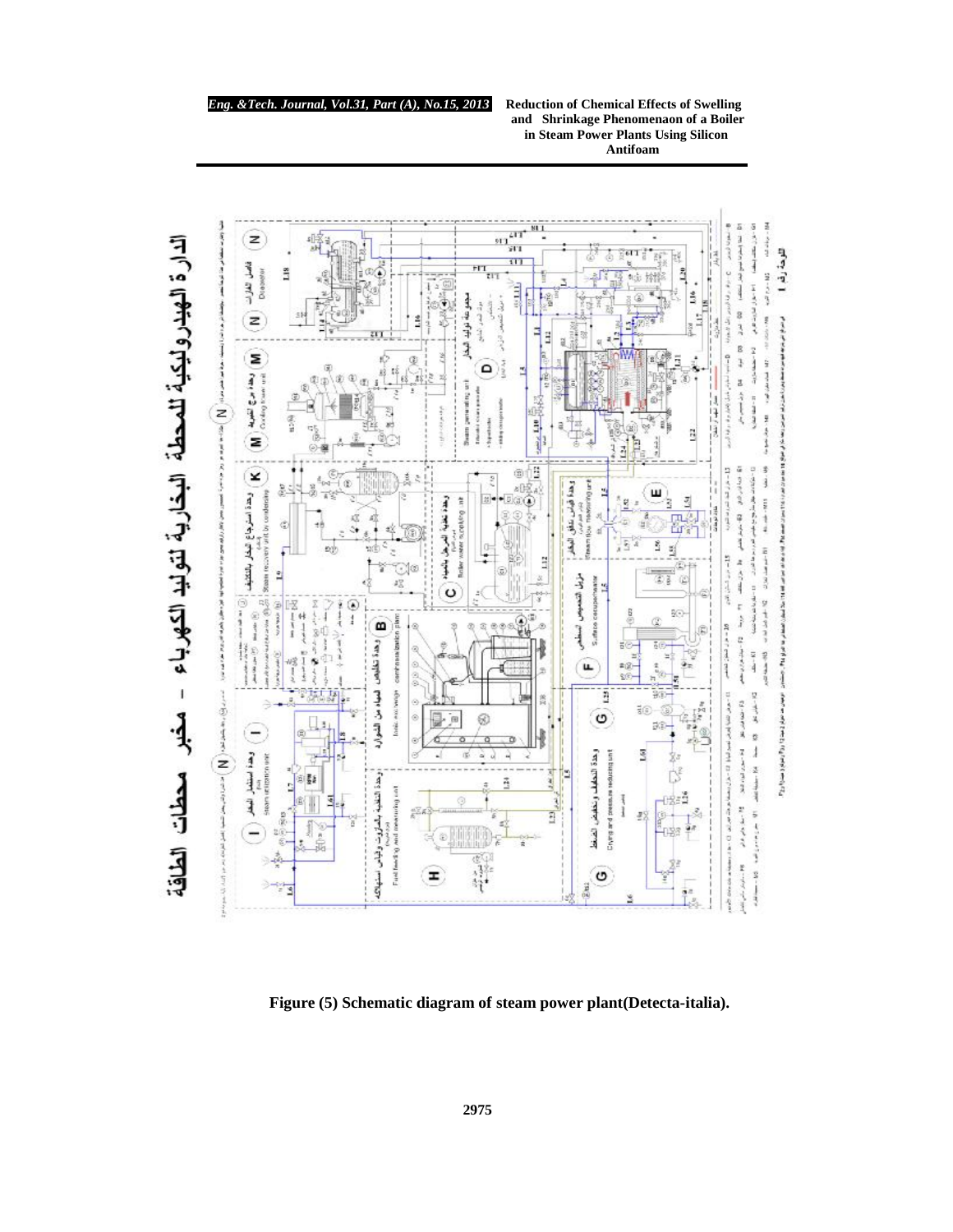**and****Shrinkage Phenomenaon of a Boiler in Steam Power Plants Using Silicon Antifoam**



#### **Figure (5-a) a schematic diagram of steam generation unit**

D1-drum boiler, D2-burner, D3-furance, D4 –super heater, D5-circulating pump, d11 - drum level , PS- safety pressure switch, TV -steam thermostat, PI- pressure gage, tv- steam working temperature , ct- water inlet temperature, PR- working pressure regulation , 1ddischarge , 2d- non return valve, 3d- condensate discharge valve , 4d - bleed valve for condensate tank, 5d - by pass line to measure water flow rate to the steam generator, 6d valve , 7d - heat exchanger,8d- safety valve , 9d- condensate discharge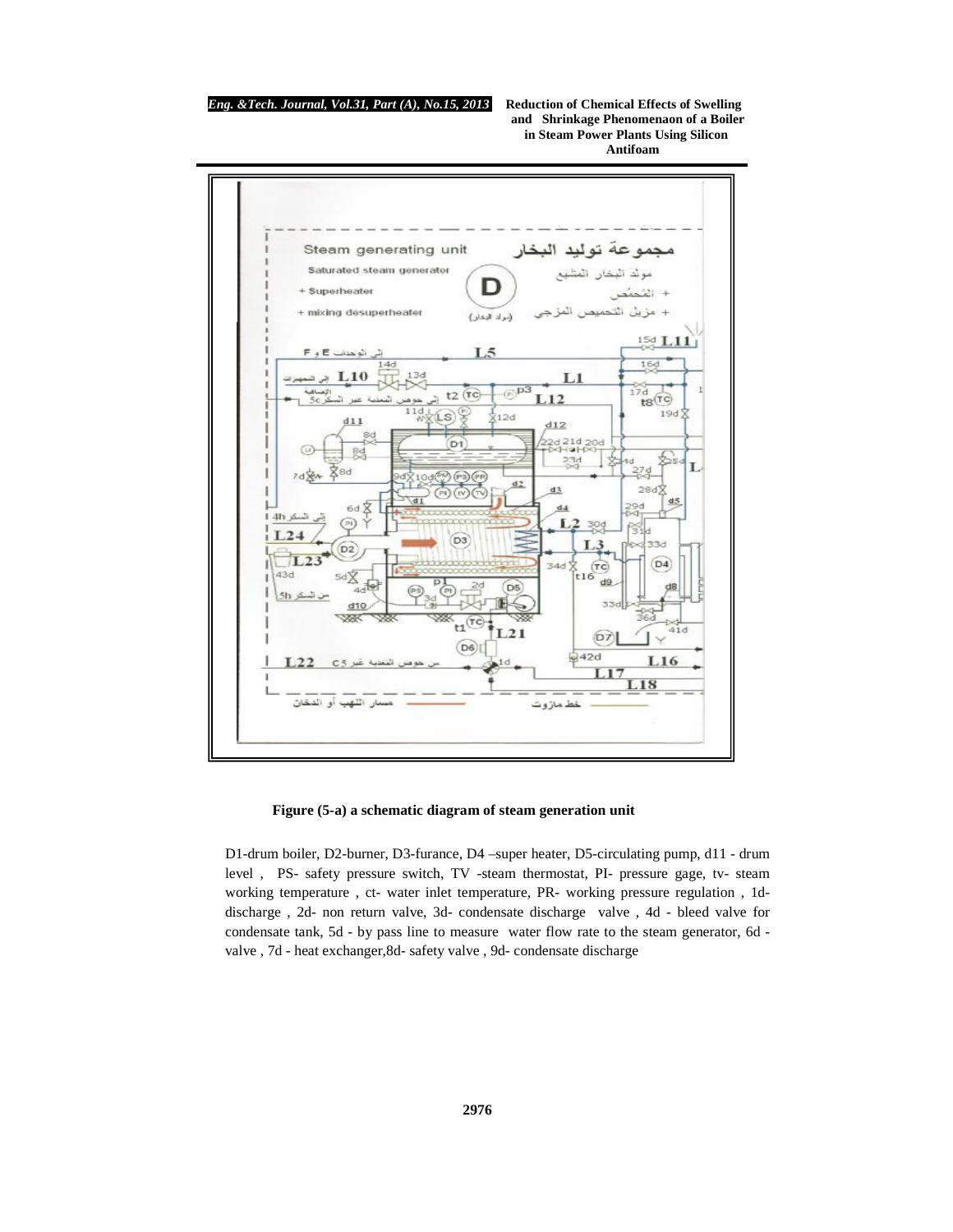**and****Shrinkage Phenomenaon of a Boiler in Steam Power Plants Using Silicon Antifoam**



# **Figure (5-b) a schematic diagram of steam flow measuring unit**

E1 – gauged diaphragm, E2 - differential manometer, 1e – insertion valve of the measurement unit, 2e- 3postion selector valves, 3e – condensate reservoir, PT – Pressure transducer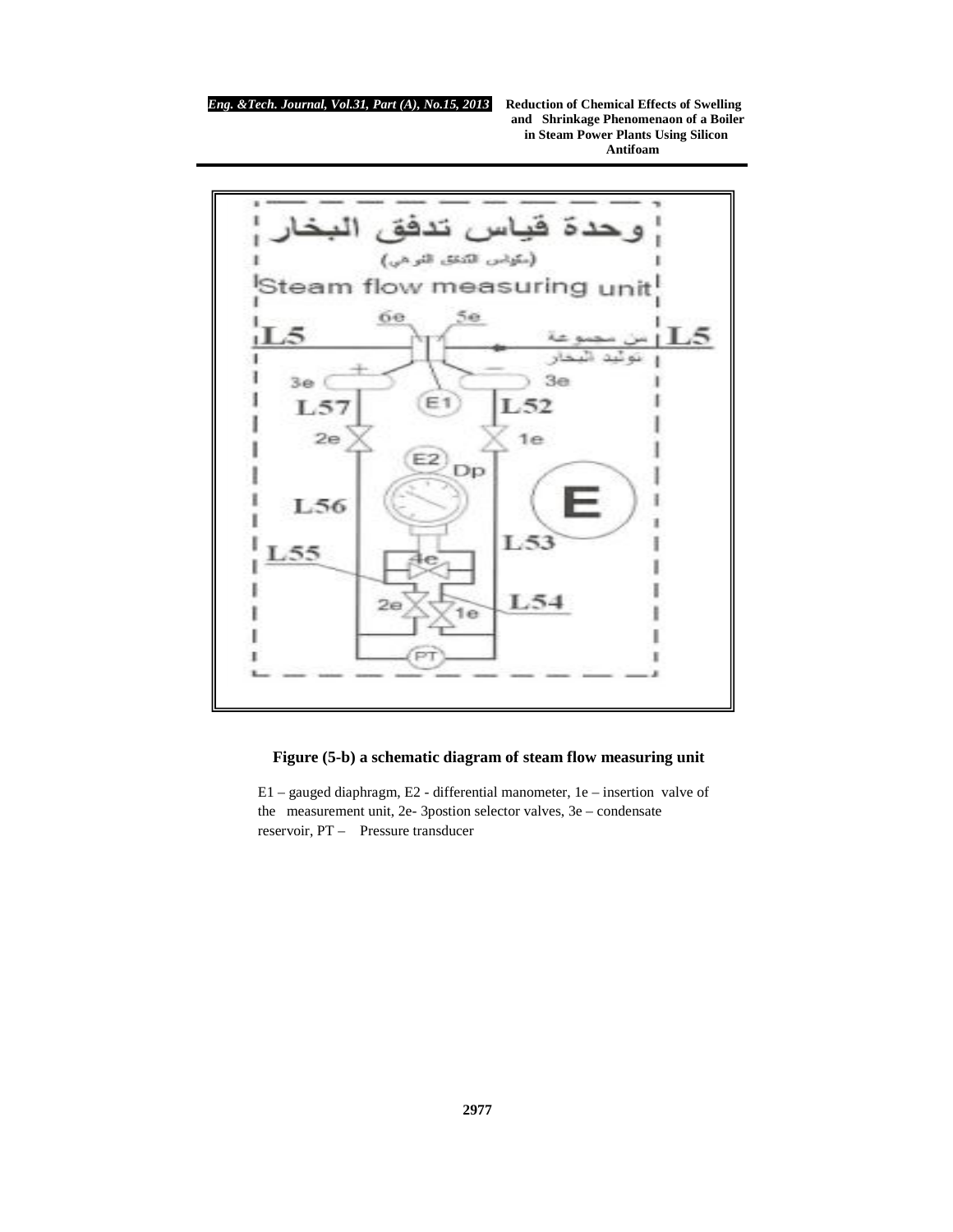*Eng. &Tech. Journal, Vol.31, Part (A), No.15, 2013* **Reduction of Chemical Effects of Swelling and****Shrinkage Phenomenaon of a Boiler in Steam Power Plants Using Silicon Antifoam**



**Figure(6) Variation of drum pressure at normal operation.**



**Figure(7) Variation of drum pressure at increasing of steam demand by 10%.**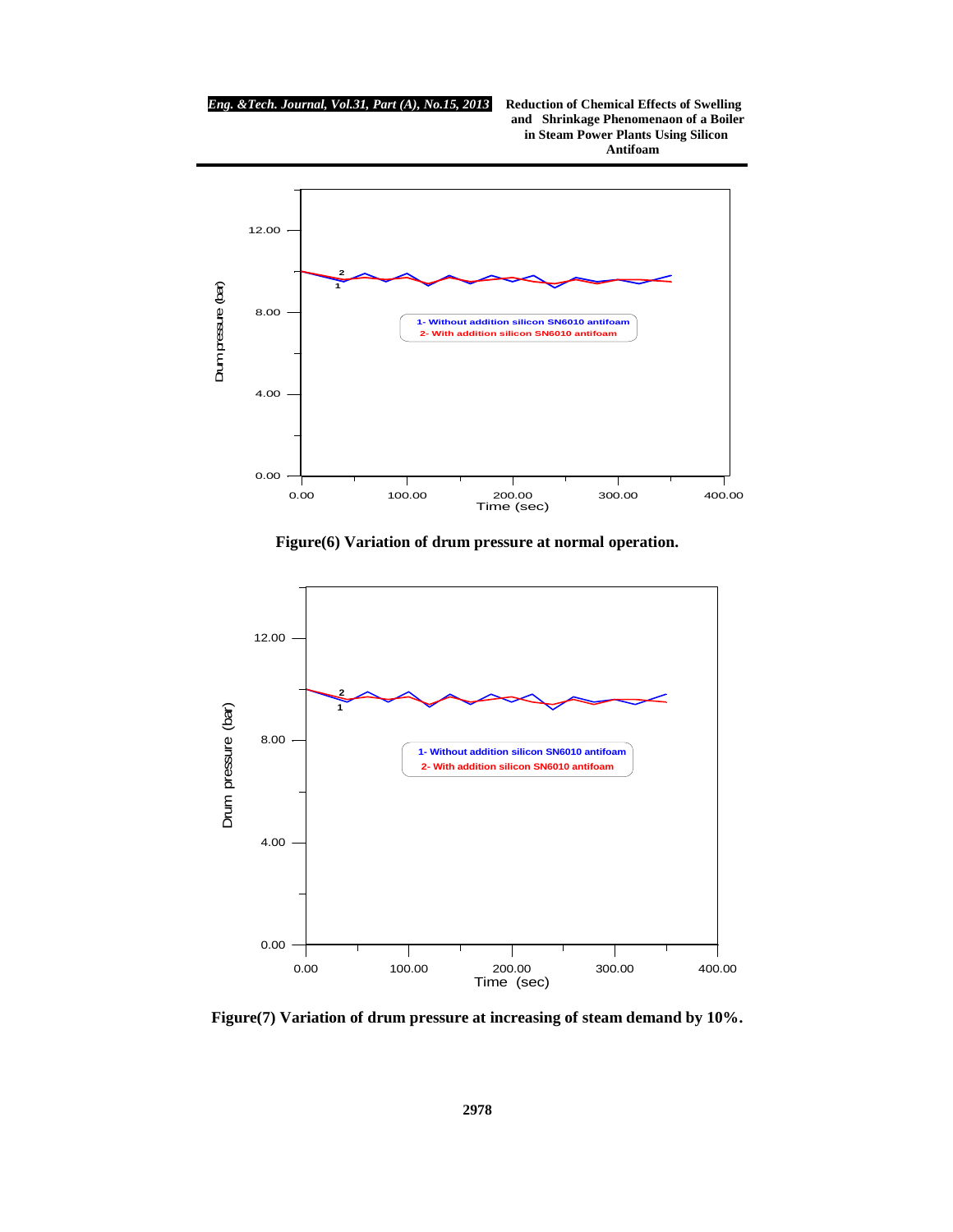

**Figure(9) Variation of drum level at increasing of steam demand by 10%.**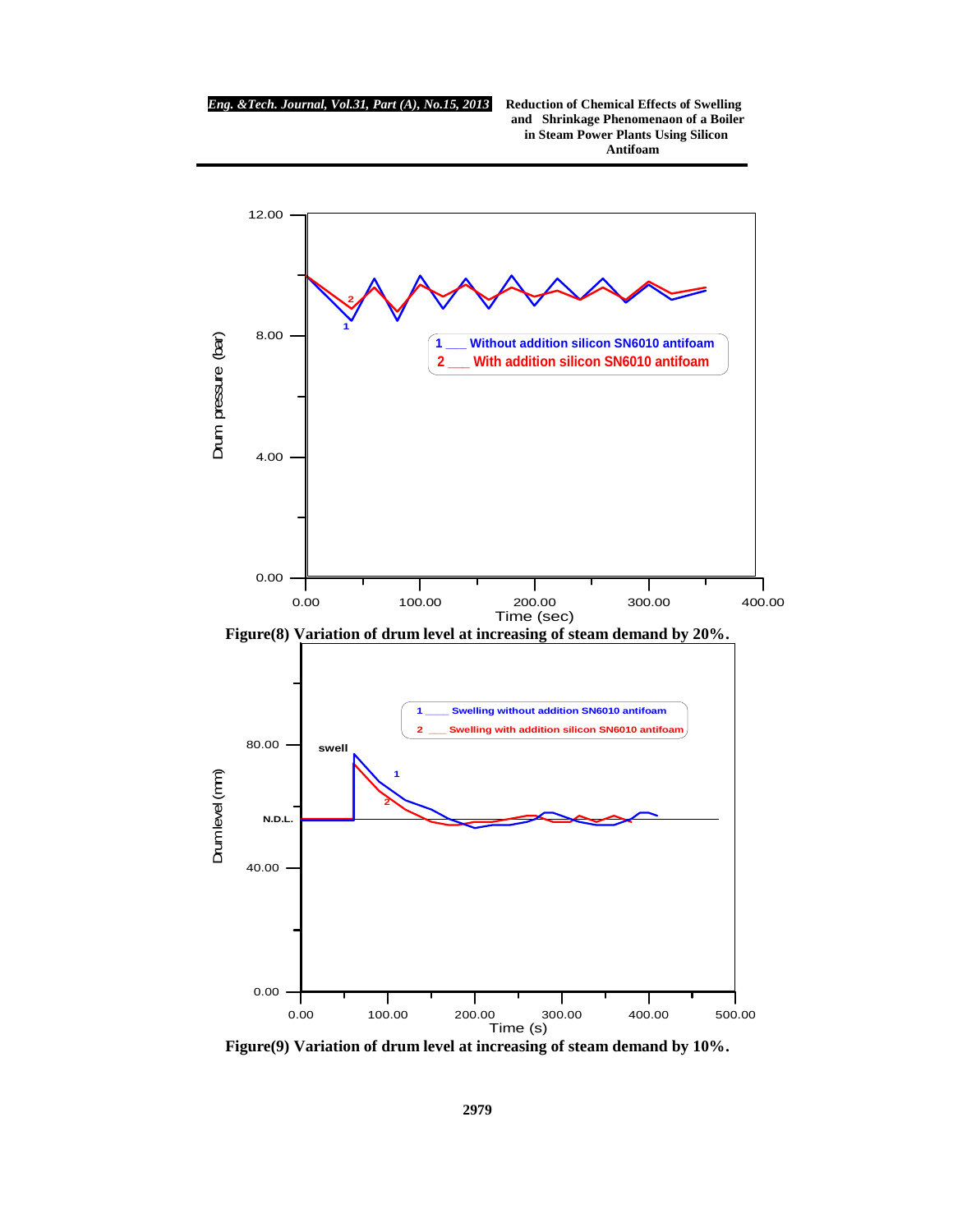

**Figure(10) Variation of drum level at increasing of steam demand by 20%.**



**Figure(11)Variation of drum level at decreasing steam demand by 10%.**